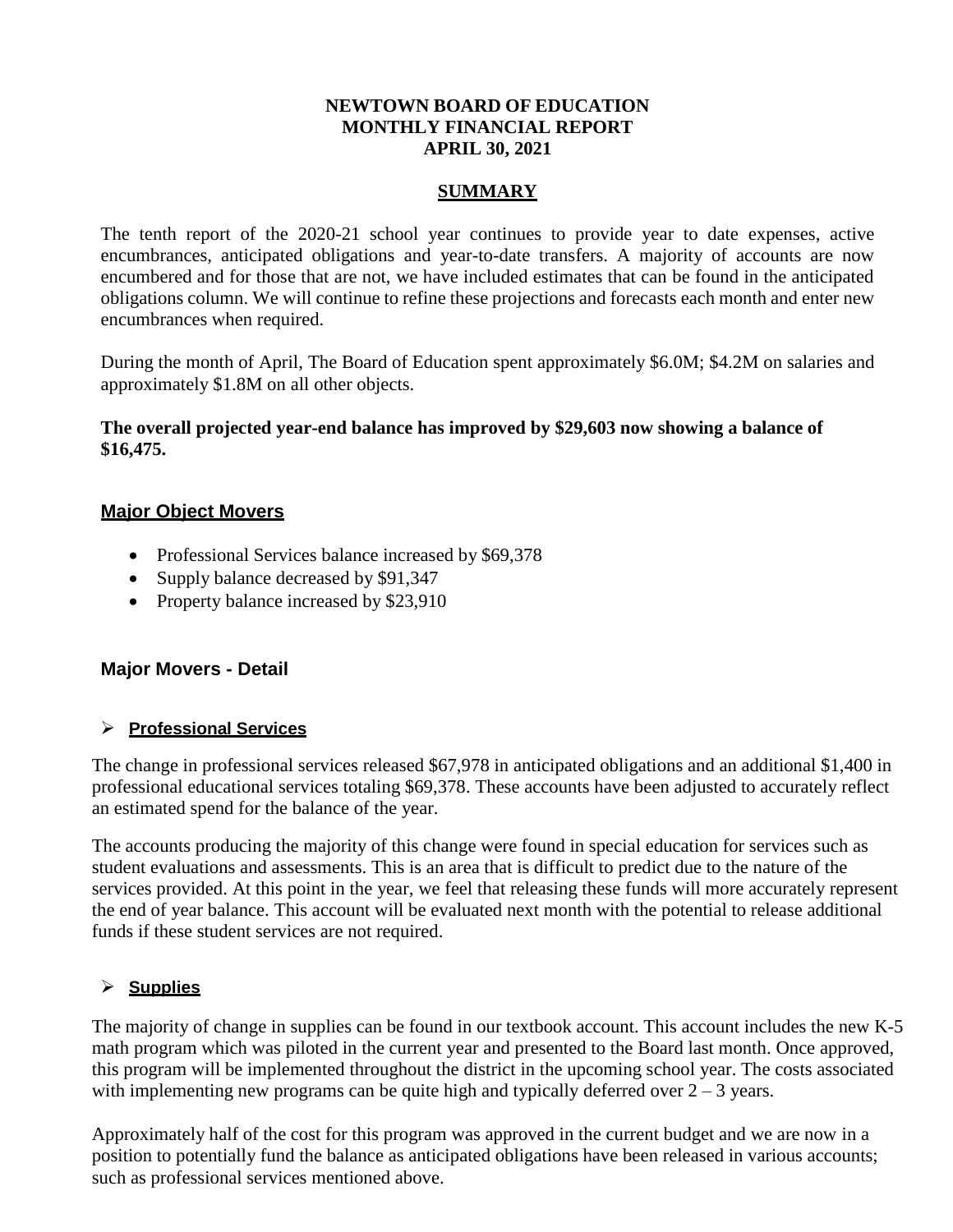We have a few more months to determine whether this will be a viable option and will inform the Board if a budget transfer is required.

# **Property**

The change in property can be found in technology equipment. We have been waiting for return authorization labels for damaged Chromebooks which have now been sent back to the vendor. All technology purchases required for the pandemic are now complete and all encumbrances have been fully liquidated.

# **Other Accounts & Updates**

## **Salary Accounts**

The overall position of the salary accounts has improved by \$10,462 as our estimates continue to remain stable. There may be a slight change in the upcoming months as our summer school numbers have increased and additional teaching staff may be required.

*Note: The projected balance in our salary accounts will remain negative due to the inability to offset the large budget in the certified salary turnover account. The overallsalary account balances will most likely remain negative throughout the remainderof the year.*

# **Other Purchased Services**

The projected balance in these accounts remains positive, releasing an additional \$8,461 in anticipated obligations over the prior month. However, we did experience a substantial decrease in our expected excess cost grant (see grant update on next page). The decrease in funding was due to a reduction in the State's contribution and accounted for \$57,237 in out of district transportation and tuition as well as a decrease in special education salaries of \$1,188.

Offsets to this decrease were found in contracted services (despite the large negative balance in this account, \$14,800 was released in anticipated obligations), student & staff mileage increased by \$34,223 as well as the transportation balance, increasing by an additional \$17,000. The remaining accounts collectively increased by \$6,420 producing an overall balance in other purchased services of \$47,397. The additional release in obligations came from adjustments that more accurately resemble a year end projection.

# **Emergency Repairs**

The emergency repairs required during this month which exceeded \$5,000 included:

• Replacement of a PVI hot water heater at Sandy Hook School, \$5,260. Quotes were obtained for this work.

# **Revenue**

Local tuition and other miscellaneous revenue was received in the amount of \$3,605.46. We anticipate the Excess Cost Grant balance to be received sometime in May.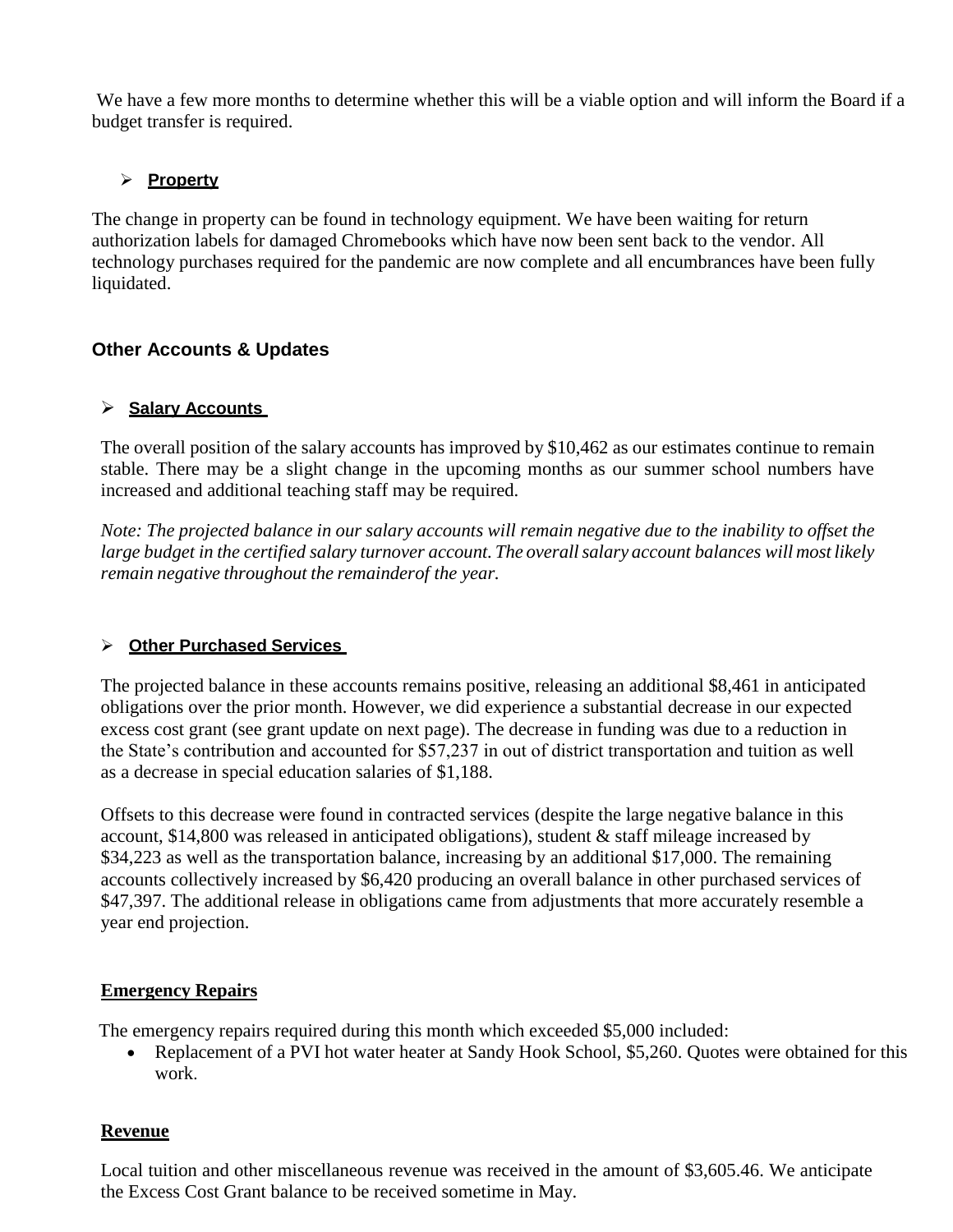# **Excess Cost Grant Update**

The State has published the Excess Cost Grant reimbursement percentage rate at 80.31%; we had originally estimated the reimbursement rate to be 83.48%. This change in percentage reduced our anticipated revenue offset by \$58,425. The total grant revenue offset is now at \$1,484,759; \$1,158,821 was deposited in February and we are expecting to see the remaining \$325,938 deposit sometime in May.

The chart below depicts our budgeted excess cost grant compared to the full grant at 100% along with our estimate and in the far right column, you see our approved deposit at 80.31%. The red bar depicts the difference between our initial estimate and the final calculation (difference of \$58,425). The light blue bar represents the difference to our budget.

*(Keep in mind that the budgeted excess cost grant is prepared in the prior year using the actual number of students enrolled at that time. It is difficult to predict how many students will be enrolled and eligible to be captured in the current year of this grant.)*



# **Special Education Update**

Out of district tuition is now showing a larger negative balance with a change of -\$63,982 over the prior month totaling -\$73,861 with the majority of this change coming from the excess cost grant decrease of revenue.

The tuition account comprises both special and regular education out of district tuition costs. The special education portion of this balance is -\$121,671 with the regular education showing a positive balance of \$47,810, netting to -\$73,861 balance.

**As it looks now, we will be recommending a transfer of the special education contingency fund to offset the negative balance in the out of district tuition account in the upcoming months.**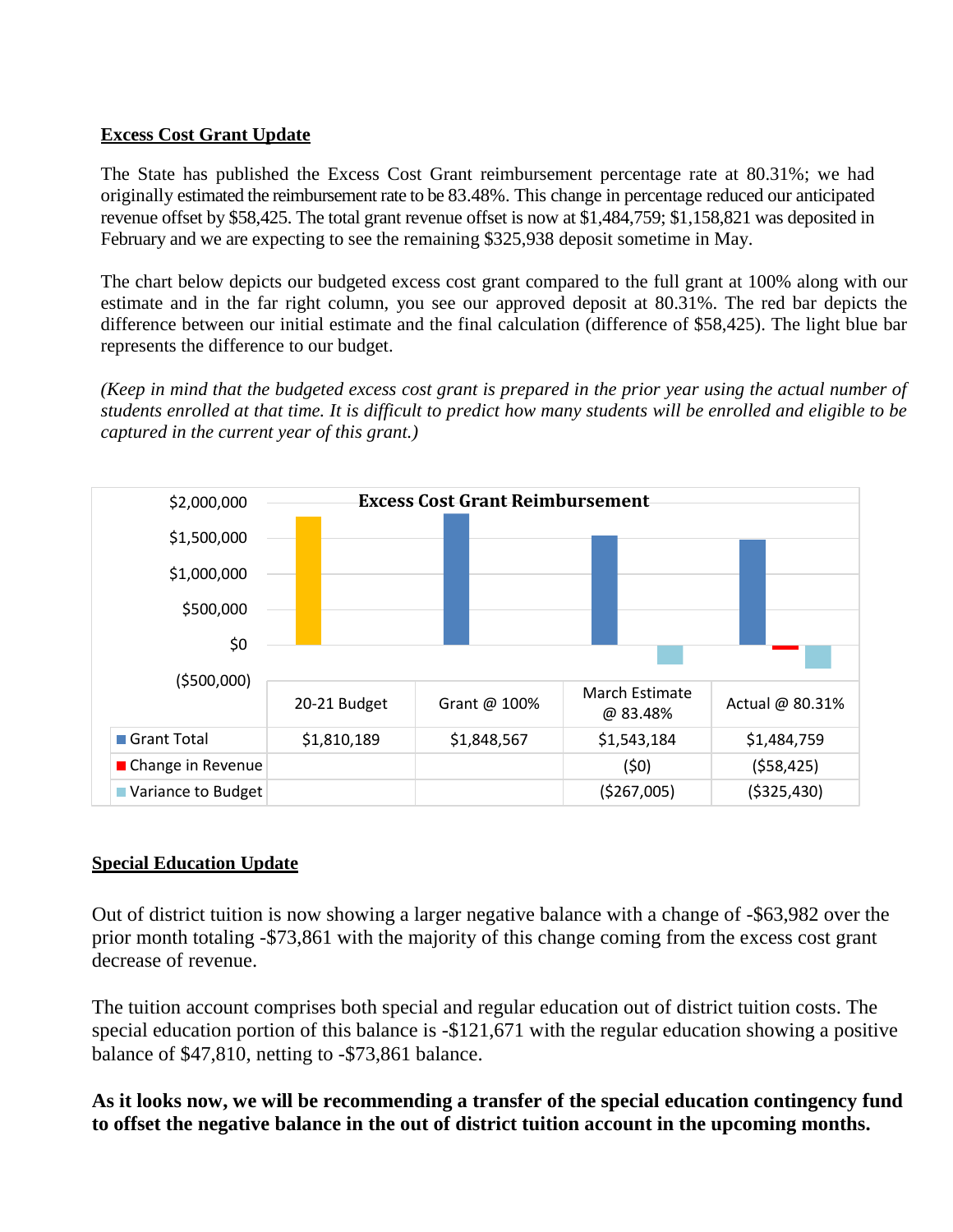# **NoVo Grant Update**

The NoVo Grant was recently approved on May 3, 2021. The total grant amount is \$750,000 with \$500,000 to fund the 2021-22 school year and the balance of \$250,000 to be used for funding in the second year. This grant award is tied to strict criteria for use and must follow all of NoVo's initiatives and guidelines which are tied to social and emotional learning.

# **ESSER Grant Update**

The ESSER II grant application was submitted to the State on April 21, 2021. The award amount for Newtown is \$625,532. This grant was approved in the week of May 10, 2021. This grant also has strict guidelines and must be used to address learning gaps that have incurred due to the pandemic. There is also an educational assessment tied to the use of these funds.

# **Food Service Update**

In the month of April, the high school sustained a loss of \$3,825 and K-8 a loss of \$17,748, totaling \$21,572. As we approach year end, the lunch program continues to require less funding from the Board of Education as sales increase. We are hopeful that the program will self-sustain through June.

Whitson's continues to work on cost mitigating strategies by way of providing easy grab-n-go style lunches in grades 7-12 with a full variety of choices. We are also working with Newtown's Park and Recreation director to provide free meals through the summer to our students who attend day camps as well as the summer Splash program that will take place in conjunction with continuing education summer school. We are very excited to extend our involvement within the community and provide nutrition at no additional costs to parents, for students attending our summer programs.

We are working with Whitson's in the preparation of our budget for next year; however, the State has just recently given us approval to combine the high school with K-8 on our contract amendment. This is a change for NPS as the high school has always been separate and did not participate on the National School Lunch Program. Once we prepare a cost analysis along other documents and the State approves, we can then present to the Board.

# **COVID Update**

COVID related expenses are holding steady at around the \$2.7M mark with a total of \$963,185 in grant and Town funding offsets. We are also experiencing COVID related savings which can be found throughout the financial report.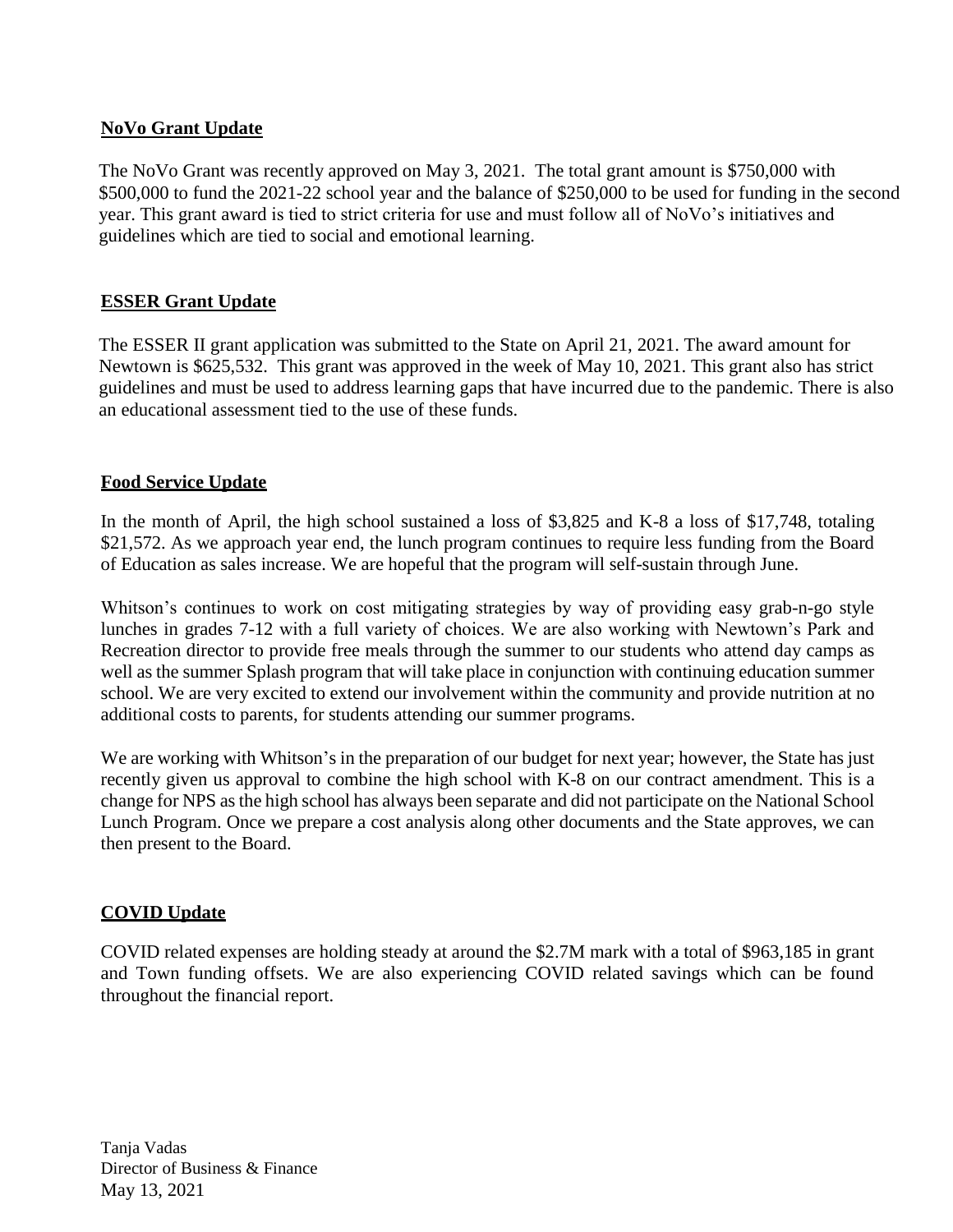| <b>OBJECT</b><br>CODE | <b>EXPENSE CATEGORY</b>          |    | <b>EXPENDED</b><br>2019 - 2020 |        | 2020 - 2021<br><b>APPROVED</b><br><b>BUDGET</b> | <b>YTD</b><br><b>TRANSFERS</b><br>2020 - 2021 | <b>CURRENT</b><br><b>BUDGET</b> | <b>YTD</b><br><b>EXPENDITURE</b> |        | <b>ENCUMBER</b> |        | <b>BALANCE</b> | <b>ANTICIPATED</b><br><b>OBLIGATIONS</b> |        | <b>PROJECTED</b><br><b>BALANCE</b> | %<br><b>EXP</b> |  |
|-----------------------|----------------------------------|----|--------------------------------|--------|-------------------------------------------------|-----------------------------------------------|---------------------------------|----------------------------------|--------|-----------------|--------|----------------|------------------------------------------|--------|------------------------------------|-----------------|--|
|                       | <b>GENERAL FUND BUDGET</b>       |    |                                |        |                                                 |                                               |                                 |                                  |        |                 |        |                |                                          |        |                                    |                 |  |
| 100                   | <b>SALARIES</b>                  | S. |                                |        | 49.586.526 \$ 51.044.554 \$                     | 16.223                                        | $$51,060,777$ \$                | 37,298,718 \$                    |        | 13,615,841 \$   |        | 146,218 \$     | 245,468 \$                               |        | (99,250)                           | 100.19%         |  |
| 200                   | <b>EMPLOYEE BENEFITS</b>         |    |                                |        | $$11,126,524 \quad $11,435,283 \quad $$         |                                               | $-$ \$ 11,435,283 \$            | 10,977,757 \$                    |        |                 | $-$ \$ | 457,526 \$     | 493,857 \$                               |        | (36,331)                           | 100.32%         |  |
| 300                   | <b>PROFESSIONAL SERVICES</b>     | \$ | 659,940 \$                     |        | 751,382 \$                                      | $(39,550)$ \$                                 | 711,832 \$                      | 415,850 \$                       |        | 83,284 \$       |        | 212,698 \$     | $116,947$ \$                             |        | 95,751                             | 86.55%          |  |
|                       | PURCHASED PROPERTY SERV.         | \$ | 2,304,638 \$                   |        | 1,884,463 \$                                    | $-$ \$                                        | 1,884,463 \$                    | 1,447,925 \$                     |        | 238,942 \$      |        | 197,595 \$     | 201,076 \$                               |        | (3,480)                            | 100.18%         |  |
| 500                   | <b>OTHER PURCHASED SERVICES</b>  | \$ | 8,823,709                      | - S    | 9,314,942 \$                                    | $(33,325)$ \$                                 | 9,281,617 \$                    | 7,325,807 \$                     |        | 1,835,702 \$    |        | $120,107$ \$   | 72,711 \$                                |        | 47,397                             | 99.49%          |  |
| 600                   | <b>SUPPLIES</b>                  | S  | 3,347,825 \$                   |        | 3,498,335 \$                                    | 58,952 \$                                     | 3,557,287 \$                    | 2,643,324 \$                     |        | 227,801 \$      |        | 686,162 \$     | 547,405 \$                               |        | 138,757                            | 96.10%          |  |
| 700                   | <b>PROPERTY</b>                  | \$ | 831,904 \$                     |        | 549,402 \$                                      | $-$ \$                                        | 549,402 \$                      | 644,974 \$                       |        | 130,334 \$      |        | $(225,906)$ \$ | 9,030 S                                  |        | (234, 936)                         | 142.76%         |  |
| 800                   | <b>MISCELLANEOUS</b>             | \$ | 66,090 \$                      |        | 73,415 \$                                       | $(2,300)$ \$                                  | 71,115 \$                       | 58,855 \$                        |        | $2,238$ \$      |        | $10,022$ \$    | $1,453$ \$                               |        | 8,569                              | 87.95%          |  |
| 910                   | <b>SPECIAL ED CONTINGENCY</b>    | \$ |                                | $-$ \$ | $100,000$ \$                                    | $-$ \$                                        | $100,000$ \$                    |                                  | $-$ \$ |                 | $- S$  | $100,000$ \$   |                                          | $-$ \$ | 100,000                            | $0.00\%$        |  |
|                       | <b>TOTAL GENERAL FUND BUDGET</b> |    |                                |        | \$ 76,747,157 \$ 78,651,776 \$                  |                                               | $-$ \$ 78,651,776 \$            | 60,813,211 \$                    |        | $16,134,143$ \$ |        | 1,704,422 \$   | 1,687,947 \$                             |        | 16,475                             | 99.98%          |  |
| 900                   | <b>TRANSFER NON-LAPSING</b>      |    |                                |        |                                                 |                                               |                                 |                                  |        |                 |        |                |                                          |        |                                    |                 |  |
|                       | <b>GRAND TOTAL</b>               |    | $$76,747,157$ \, S             |        | 78,651,776 \$                                   |                                               | $-$ \$ 78,651,776 \$            | 60,813,211 \$                    |        | 16,134,143 \$   |        | 1,704,422 \$   | 1,687,947 \$                             |        | 16,475                             | 99.98%          |  |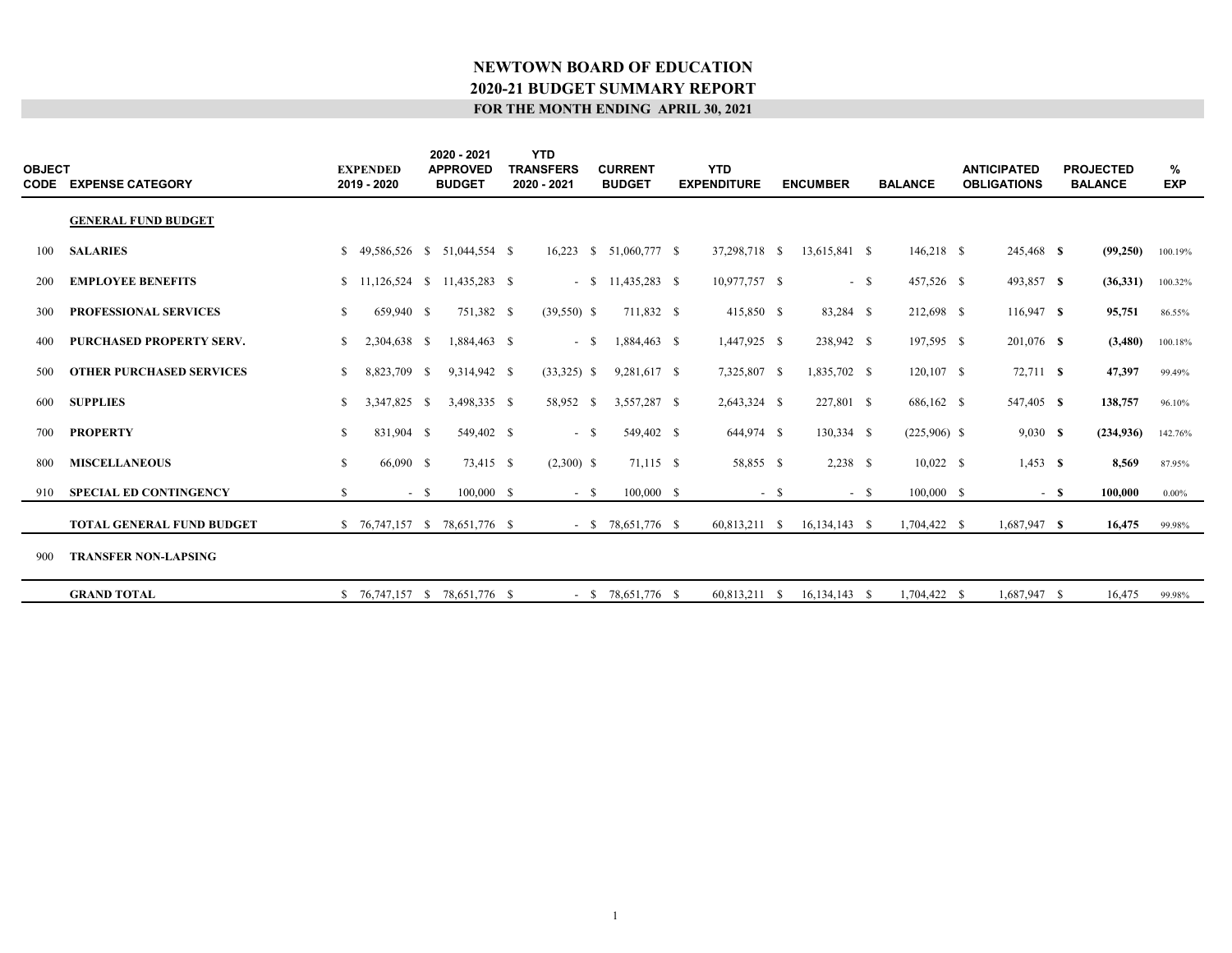| <b>OBJECT</b> | <b>CODE EXPENSE CATEGORY</b>           |              | <b>EXPENDED</b><br>2019 - 2020 |    | 2020 - 2021<br><b>APPROVED</b><br><b>BUDGET</b> | <b>YTD</b><br><b>TRANSFERS</b><br>2020 - 2021 |               | <b>CURRENT</b><br><b>BUDGET</b> | <b>YTD</b><br><b>EXPENDITURE</b> | <b>ENCUMBER</b>          |      | <b>BALANCE</b>  |     | <b>ANTICIPATED</b><br><b>OBLIGATIONS</b> |      | <b>PROJECTED</b><br><b>BALANCE</b> | %<br><b>EXP</b> |  |
|---------------|----------------------------------------|--------------|--------------------------------|----|-------------------------------------------------|-----------------------------------------------|---------------|---------------------------------|----------------------------------|--------------------------|------|-----------------|-----|------------------------------------------|------|------------------------------------|-----------------|--|
| 100           | <b>SALARIES</b>                        |              |                                |    |                                                 |                                               |               |                                 |                                  |                          |      |                 |     |                                          |      |                                    |                 |  |
|               | <b>Administrative Salaries</b>         | \$.          | 4,163,820                      | -S | 4,160,309 \$                                    | 11,430                                        | -S            | 4,171,739 \$                    | 3,444,004 \$                     | 723,675 \$               |      | $4,060$ \$      |     | 8,220 \$                                 |      | (4,160)                            | 100.10%         |  |
|               | Teachers & Specialists Salaries        | S            | 31.619.798                     | -S | 32,219,745 \$                                   | $(19,930)$ \$                                 |               | 32,199,815 \$                   | 22,680,927 \$                    | 10,010,698 \$            |      | $(491,810)$ \$  |     | $2,133$ \$                               |      | (493, 943)                         | 101.53%         |  |
|               | Early Retirement                       | S            | 32,000 \$                      |    | 16,000 S                                        | $\sim$                                        | -S            | 16,000 S                        | 16,000 S                         | $\overline{\phantom{0}}$ | -S   |                 | - S | $\overline{\phantom{a}}$                 | - S  | $\overline{\phantom{a}}$           | 100.00%         |  |
|               | Continuing Ed./Summer School           | \$.          | 92,408 \$                      |    | 93,096 \$                                       | $\blacksquare$                                | -S            | 93,096 \$                       | 62,142 \$                        | $7,764$ \$               |      | 23,190 \$       |     | 3.750 \$                                 |      | 19.440                             | 79.12%          |  |
|               | Homebound & Tutors Salaries            | \$.          | 88,213 \$                      |    | 185,336 \$                                      |                                               |               |                                 |                                  | 18,185 \$                |      |                 |     | 36,000 S                                 |      | 79,293                             |                 |  |
|               | <b>Certified Substitutes</b>           | \$.          |                                |    | 698,193 \$                                      | $\overline{\phantom{a}}$                      | -S            | 185,336 \$<br>683,193 \$        | 51,858 \$                        |                          |      | 115,293 \$      |     |                                          |      |                                    | 57.22%          |  |
|               |                                        |              | 548,648 \$                     |    |                                                 | $(15,000)$ \$                                 |               | 656,571 \$                      | 597,134 \$                       | $107,266$ \$<br>1,333S   |      | $(21,206)$ \$   |     | $43,030$ \$                              |      | (64, 236)                          | 109.40%         |  |
|               | Coaching/Activities                    | \$.          | 643,256 \$                     |    | 656,571 \$                                      |                                               | -S            |                                 | 613,815 \$                       |                          |      | 41,422 \$       |     | $9,269$ \$                               |      | 32,153                             | 95.10%          |  |
|               | Staff & Program Development            | S            | 173,319 \$                     |    | 143,517 \$                                      | 41,585 \$                                     |               | 185,102 \$                      | 91,488 \$                        | $16,025$ \$              |      | 77,589 \$       |     | 65,000 \$                                |      | 12,589                             | 93.20%          |  |
|               | <b>CERTIFIED SALARIES</b>              |              | $$37,361,462$ \$               |    | 38,172,767 \$                                   | 18,085                                        |               | $$38,190,852$ \$                | 27,557,369 \$                    | 10,884,946 \$            |      | $(251, 462)$ \$ |     | 167,402 \$                               |      | (418, 864)                         | 101.10%         |  |
|               | Supervisors & Technology Salaries      | \$           | 917,739 \$                     |    | 945,154 \$                                      | 50,245 \$                                     |               | 995,399 \$                      | 840,635 \$                       | 176,532 \$               |      | $(21,768)$ \$   |     | 500 \$                                   |      | (22, 268)                          | 102.24%         |  |
|               | Clerical & Secretarial Salaries        | \$.          | 2.310.741 \$                   |    | 2,362,981 \$                                    | $(69,514)$ \$                                 |               | 2,293,467 \$                    | 1,771,987 \$                     | 457,488 \$               |      | 63,992 \$       |     | 5,552 \$                                 |      | 58,440                             | 97.45%          |  |
|               | <b>Educational Assistants</b>          | S            | 2.743.151 \$                   |    | 2,875,564 \$                                    | $(1,862)$ \$                                  |               | 2,873,702 \$                    | 2,060,072 \$                     | 670,243 \$               |      | 143,388 \$      |     | 3,840 \$                                 |      | 139,548                            | 95.14%          |  |
|               | Nurses & Medical Advisors              | S            | 764,244 \$                     |    | 801,532 \$                                      | 58,592 \$                                     |               | 860,124 \$                      | 601,873 \$                       | 265,268 \$               |      | $(7,017)$ \$    |     | 5,700 \$                                 |      | (12,717)                           | 101.48%         |  |
|               | Custodial & Maint. Salaries            | \$.          | 3,144,919 \$                   |    | 3,263,032 \$                                    |                                               | -8            | 3,263,032 \$                    | 2,521,528 \$                     | 637,089 \$               |      | $104,416$ \$    |     | 10,600 S                                 |      | 93,816                             | 97.12%          |  |
|               | Non-Certied Adj & Bus Drivers Salaries | \$.          | $22,043$ \$                    |    | 81,607 \$                                       | $(56,022)$ \$                                 |               | 25,585 \$                       | 8,957 \$                         | 18,667 \$                |      | $(2,039)$ \$    |     | $\overline{\phantom{a}}$                 | - \$ | (2,039)                            | 107.97%         |  |
|               | Career/Job Salaries                    | \$.          | 117,954 \$                     |    | 183,209 \$                                      | $(32,281)$ \$                                 |               | 150,928 \$                      | 41,395 \$                        | 48,740 \$                |      | 60,793 \$       |     | $(13,500)$ \$                            |      | 74,293                             | 50.78%          |  |
|               | Special Education Svcs Salaries        | $\mathbb{S}$ | 1,224,685 \$                   |    | 1,355,856 \$                                    | 48,980 \$                                     |               | 1,404,836 \$                    | $1,013,746$ \$                   | 324,265 \$               |      | 66,825 \$       |     | $3,104$ \$                               |      | 63,721                             | 95.46%          |  |
|               | Security Salaries & Attendance         | S            | 594,071 \$                     |    | 621,957 \$                                      | $\sim$                                        | -S            | 621,957 \$                      | 467,086 \$                       | 131,754 \$               |      | 23,118 \$       |     | $2,000$ \$                               |      | 21,118                             | 96.60%          |  |
|               | Extra Work - Non-Cert.                 | S            | 141,823 \$                     |    | 115,447 \$                                      | $\sim$                                        | -8            | 115,447 \$                      | 127,516 \$                       | 850 \$                   |      | $(12,919)$ \$   |     | $2,769$ \$                               |      | (15,689)                           | 113.59%         |  |
|               | Custodial & Maint. Overtime            | \$.          | 214,479 \$                     |    | 233,448 \$                                      | $\overline{\phantom{a}}$                      | -S            | 233,448 \$                      | 284,232 \$                       | $\sim$                   | - \$ | $(50, 784)$ \$  |     | 54,500 \$                                |      | (105, 284)                         | 145.10%         |  |
|               | Civic Activities/Park & Rec.           | \$           | 29,216 \$                      |    | 32,000 \$                                       | $\overline{\phantom{a}}$                      | <sup>\$</sup> | 32,000 \$                       | $2,324$ \$                       | $\overline{\phantom{a}}$ | -S   | 29,676 \$       |     | 3,000 S                                  |      | 26,676                             | 16.64%          |  |
|               | NON-CERTIFIED SALARIES                 |              | 12,225,064 \$                  |    | 12,871,787 \$                                   | (1,862)                                       | <sup>\$</sup> | 12,869,925 \$                   | 9,741,349 \$                     | 2,730,895 \$             |      | 397,680 \$      |     | 78,066 \$                                |      | 319,615                            | 97.52%          |  |
|               | <b>SUBTOTAL SALARIES</b>               | \$           |                                |    | 49.586.526 \$ 51.044.554 \$                     | 16,223                                        | S.            | 51,060,777 \$                   | 37,298,718 \$                    | 13.615.841 \$            |      | 146.218 \$      |     | 245,468 \$                               |      | (99,250)                           | 100.19%         |  |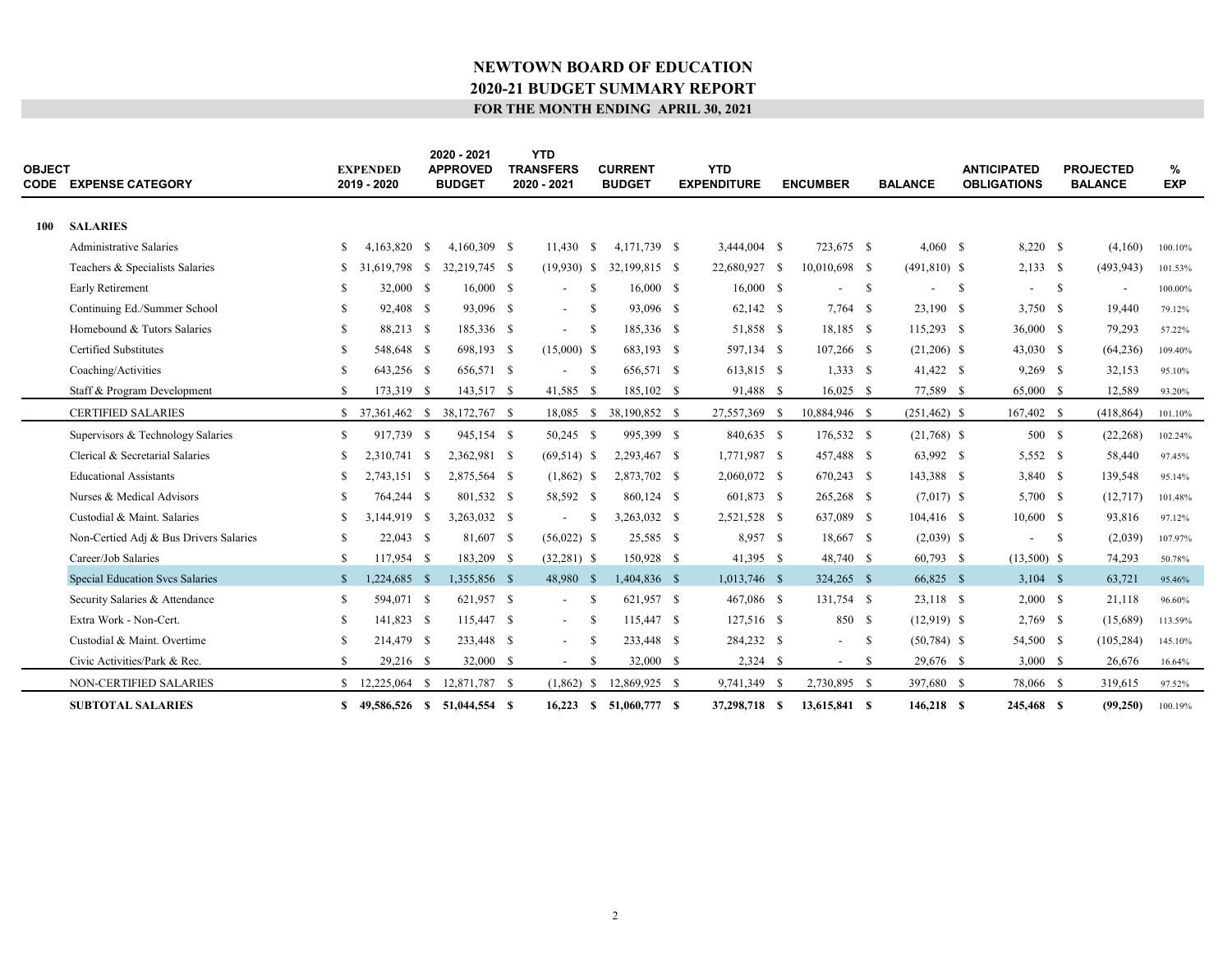|            | <b>OBJECT</b><br><b>CODE EXPENSE CATEGORY</b> |               | <b>EXPENDED</b><br>2019 - 2020 |      | 2020 - 2021<br><b>APPROVED</b><br><b>BUDGET</b> |    | <b>YTD</b><br><b>TRANSFERS</b><br>2020 - 2021 |               | <b>CURRENT</b><br><b>BUDGET</b> |    | <b>YTD</b><br><b>EXPENDITURE</b> |    | <b>ENCUMBER</b>          |      | <b>BALANCE</b> |    | <b>ANTICIPATED</b><br><b>OBLIGATIONS</b> |      | <b>PROJECTED</b><br><b>BALANCE</b> | ℅<br><b>EXP</b> |  |
|------------|-----------------------------------------------|---------------|--------------------------------|------|-------------------------------------------------|----|-----------------------------------------------|---------------|---------------------------------|----|----------------------------------|----|--------------------------|------|----------------|----|------------------------------------------|------|------------------------------------|-----------------|--|
| <b>200</b> | <b>EMPLOYEE BENEFITS</b>                      |               |                                |      |                                                 |    |                                               |               |                                 |    |                                  |    |                          |      |                |    |                                          |      |                                    |                 |  |
|            | Medical & Dental Expenses                     | S.            | 8,051,502                      | - \$ | 8,289,180 \$                                    |    | $\overline{\phantom{a}}$                      | S             | 8,289,180 \$                    |    | 8,277,356 \$                     |    | $\overline{\phantom{a}}$ | -S   | 11,824 \$      |    | 8,660 \$                                 |      | 3,164                              | 99.96%          |  |
|            | Life Insurance                                | -S            | 86,352 \$                      |      | 86,760 \$                                       |    | $\sim$                                        | -S            | 86,760 \$                       |    | 72,630 \$                        |    | $\overline{\phantom{a}}$ | -S   | $14,130$ \$    |    | $14,130$ \$                              |      |                                    | 100.00%         |  |
|            | FICA & Medicare                               | S             | 1.523.488                      | - \$ | 1.602.597 \$                                    |    | $\sim$                                        | -S            | $1.602,597$ \$                  |    | $1,207,530$ \$                   |    | $\overline{\phantom{a}}$ | -S   | 395,067 \$     |    | 395,067 \$                               |      | $\overline{\phantom{a}}$           | 100.00%         |  |
|            | Pensions                                      | -S            | 863,104                        | - \$ | 913,394 \$                                      |    | $\sim$                                        | -S            | 913.394 \$                      |    | 888,067 \$                       |    | $ \,$                    | -S   | 25,327 \$      |    | $41,000$ \$                              |      | (15,673)                           | 101.72%         |  |
|            | Unemployment & Employee Assist.               | \$            | 122,970 \$                     |      | 82,000 \$                                       |    | $\sim$                                        | <sup>\$</sup> | 82,000 \$                       |    | 86,011 \$                        |    | $\overline{\phantom{a}}$ | -S   | $(4.011)$ \$   |    | 35,000 \$                                |      | (39,011)                           | 147.57%         |  |
|            | Workers Compensation                          | \$            | 479,108                        | - \$ | 461,352 \$                                      |    | $\sim$                                        | -S            | 461,352 \$                      |    | $446,163$ \$                     |    | $\sim$                   | - \$ | 15,189 \$      |    | $\overline{\phantom{a}}$                 | - \$ | 15,189                             | 96.71%          |  |
|            | <b>SUBTOTAL EMPLOYEE BENEFITS</b>             |               |                                |      | 11,435,283 \$                                   |    | $\blacksquare$                                | S.            | 11,435,283 \$                   |    | 10,977,757 \$                    |    |                          | S    | 457,526 \$     |    | 493,857 \$                               |      | (36,331)                           | 100.32%         |  |
|            |                                               |               |                                |      |                                                 |    |                                               |               |                                 |    |                                  |    |                          |      |                |    |                                          |      |                                    |                 |  |
| 300        | <b>PROFESSIONAL SERVICES</b>                  |               |                                |      |                                                 |    |                                               |               |                                 |    |                                  |    |                          |      |                |    |                                          |      |                                    |                 |  |
|            | Professional Services                         | -S            | 500,341 \$                     |      | 559,102 \$                                      |    | $\overline{\phantom{a}}$                      | -S            | 559,102 \$                      |    | 346,165 \$                       |    | 76,643 \$                |      | 136,293 \$     |    | 77,380 \$                                |      | 58,914                             | 89.46%          |  |
|            | Professional Educational Serv.                | <sup>S</sup>  | 159,599 \$                     |      | 192,280 \$                                      |    | $(39,550)$ \$                                 |               | 152,730 \$                      |    | 69,685 \$                        |    | $6,641$ \$               |      | 76,405 \$      |    | 39,568 \$                                |      | 36,837                             | 75.88%          |  |
|            | <b>SUBTOTAL PROFESSIONAL SERV.</b>            | <sup>S</sup>  | 659,940 \$                     |      | 751,382 \$                                      |    | $(39,550)$ \$                                 |               | 711,832 \$                      |    | 415,850 \$                       |    | 83,284 \$                |      | 212,698 \$     |    | $116,947$ \$                             |      | 95,751                             | 86.55%          |  |
|            |                                               |               |                                |      |                                                 |    |                                               |               |                                 |    |                                  |    |                          |      |                |    |                                          |      |                                    |                 |  |
| 400        | <b>PURCHASED PROPERTY SERV.</b>               |               |                                |      |                                                 |    |                                               |               |                                 |    |                                  |    |                          |      |                |    |                                          |      |                                    |                 |  |
|            | Buildings & Grounds Contracted Svc.           | -S            | 716,095 \$                     |      | 664,859 \$                                      |    | $\sim$                                        | S             | 664,859 \$                      |    | 535,931 \$                       |    | 82,848 \$                |      | $46,080$ \$    |    | 50,000 \$                                |      | (3,920)                            | 100.59%         |  |
|            | Utility Services - Water & Sewer              | \$            | 134,403 \$                     |      | 146,945 \$                                      |    | $\sim$                                        | -S            | 146,945 \$                      |    | 77,900 \$                        |    | $\blacksquare$           | -S   | 69,045 \$      |    | 60,045 \$                                |      | 9,000                              | 93.88%          |  |
|            | Building, Site & Emergency Repairs            | \$            | 503,227 \$                     |      | 460,850 \$                                      |    | $\sim$                                        | -S            | 460,850 \$                      |    | 382,280 \$                       |    | 71,478 \$                |      | $7,093$ \$     |    | 67,920 \$                                |      | (60, 827)                          | 113.20%         |  |
|            | <b>Equipment Repairs</b>                      | \$            | 283,175 \$                     |      | 351,506 \$                                      |    | $\sim$                                        | -S            | 351,506 \$                      |    | 249,617 \$                       |    | 37,551 \$                |      | 64,339 \$      |    | $17,611$ \$                              |      | 46,728                             | 86.71%          |  |
|            | Rentals - Building & Equipment                | <sup>\$</sup> | 268,547 \$                     |      | 260,303 \$                                      |    | $\blacksquare$                                | S             | 260,303 \$                      |    | 202,198 \$                       |    | 47,067 \$                |      | $11,039$ \$    |    | 5,500 \$                                 |      | 5,539                              | 97.87%          |  |
|            | Building & Site Improvements                  | S.            | 399,191 \$                     |      | $\overline{\phantom{a}}$                        | -S | $\overline{\phantom{a}}$                      | -S            |                                 | -S |                                  | -S | $\overline{\phantom{a}}$ | -S   | $\sim$         | -S |                                          | -S   |                                    |                 |  |
|            | <b>SUBTOTAL PUR. PROPERTY SERV.</b>           | S             | 2,304,638 \$                   |      | 1.884,463 S                                     |    | $\blacksquare$                                | S.            | 1,884,463 \$                    |    | 1,447,925 \$                     |    | 238,942 S                |      | 197,595 \$     |    | 201.076 S                                |      | (3,480)                            | 100.18%         |  |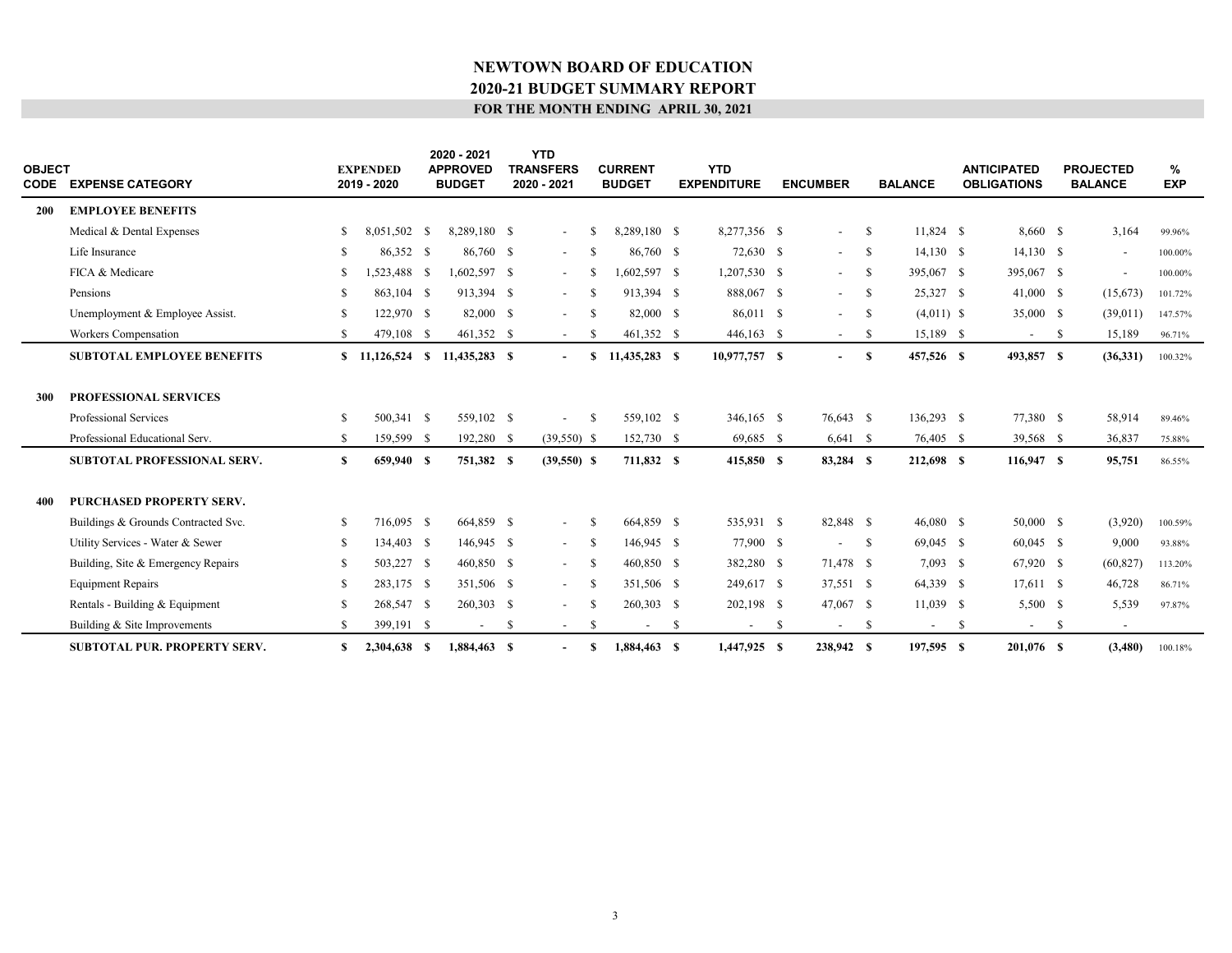| OBJECT<br>CODE | <b>EXPENSE CATEGORY</b>               |              | <b>EXPENDED</b><br>2019 - 2020 |     | 2020 - 2021<br><b>APPROVED</b><br><b>BUDGET</b> | <b>YTD</b><br><b>TRANSFERS</b><br>2020 - 2021 |              | <b>CURRENT</b><br><b>BUDGET</b> | <b>YTD</b><br><b>EXPENDITURE</b> | <b>ENCUMBER</b> |              | <b>BALANCE</b>  | <b>ANTICIPATED</b><br><b>OBLIGATIONS</b> |              | <b>PROJECTED</b><br><b>BALANCE</b> | %<br><b>EXP</b> |  |
|----------------|---------------------------------------|--------------|--------------------------------|-----|-------------------------------------------------|-----------------------------------------------|--------------|---------------------------------|----------------------------------|-----------------|--------------|-----------------|------------------------------------------|--------------|------------------------------------|-----------------|--|
| 500            | <b>OTHER PURCHASED SERVICES</b>       |              |                                |     |                                                 |                                               |              |                                 |                                  |                 |              |                 |                                          |              |                                    |                 |  |
|                | <b>Contracted Services</b>            | \$           | 750,419 \$                     |     | 669,215 \$                                      | $(24,225)$ \$                                 |              | 644,990 \$                      | 891,387 \$                       | 31,078 \$       |              | $(277, 475)$ \$ | 51,759 \$                                |              | (329, 234)                         | 151.04%         |  |
|                | <b>Transportation Services</b>        | $\mathbb{S}$ | 3,827,061                      | -S  | 4,457,135 \$                                    | $\sim$                                        | -8           | 4,457,135 \$                    | 3,135,160 \$                     | 677,898 \$      |              | 644,077 \$      | 239,177 \$                               |              | 404,900                            | 90.92%          |  |
|                | Insurance - Property & Liability      | \$           | 378,323 \$                     |     | 378,032 \$                                      | $\sim$                                        | -S           | 378,032 \$                      | 402,662 \$                       | $\sim$          | $\mathbf{s}$ | $(24,630)$ \$   | $\overline{\phantom{a}}$                 | $\mathbf{s}$ | (24, 630)                          | 106.52%         |  |
|                | Communications                        | S            | 142,944 \$                     |     | 146,872 \$                                      | $\sim 10^{-1}$                                | -S           | 146,872 \$                      | 127,525 \$                       | 24,331 \$       |              | $(4,984)$ \$    | $1,575$ \$                               |              | (6, 559)                           | 104.47%         |  |
|                | <b>Printing Services</b>              | \$           | 24,637 \$                      |     | 31,040 \$                                       | $(500)$ \$                                    |              | 30,540 \$                       | 7,508 \$                         | 13,795 \$       |              | $9,237$ \$      | 6,656 \$                                 |              | 2,581                              | 91.55%          |  |
|                | Tuition - Out of District             | $\mathbb{S}$ | 3,527,920                      | - S | 3,399,851 \$                                    | $\sim$                                        | -8           | 3,399,851 \$                    | 2,681,538 \$                     | 1,034,586 \$    |              | $(316,272)$ \$  | $(242, 411)$ \$                          |              | (73, 861)                          | 102.17%         |  |
|                | Student Travel & Staff Mileage        | \$           | 172,406 \$                     |     | 232,797 \$                                      | $(8,600)$ \$                                  |              | 224,197 \$                      | 80,028 \$                        | 54,013 \$       |              | 90,155 \$       | $15,955$ \$                              |              | 74,200                             | 66.90%          |  |
|                | <b>SUBTOTAL OTHER PURCHASED SERV.</b> | \$           | 8,823,709                      | -S  | 9,314,942 \$                                    | $(33,325)$ \$                                 |              | 9,281,617 \$                    | 7,325,807 \$                     | 1,835,702 \$    |              | $120, 107$ \$   | 72,711 \$                                |              | 47,397                             | 99.49%          |  |
| 600            | <b>SUPPLIES</b>                       |              |                                |     |                                                 |                                               |              |                                 |                                  |                 |              |                 |                                          |              |                                    |                 |  |
|                | Instructional & Library Supplies      | S.           | 805.612 \$                     |     | 801.275 \$                                      | $(6,500)$ \$                                  |              | 794,775 \$                      | 628,649 \$                       | $103.101$ \$    |              | 63,024 \$       | 77,609 \$                                |              | (14, 585)                          | 101.84%         |  |
|                | Software, Medical & Office Supplies   | \$           | 212,777 \$                     |     | 221,701 \$                                      | $\sim$                                        | -S           | 221,701 \$                      | 134,352 \$                       | 47,881 \$       |              | 39,468 \$       | 27,772 \$                                |              | 11,696                             | 94.72%          |  |
|                | <b>Plant Supplies</b>                 | S            | 423,659 \$                     |     | 356,400 \$                                      | $\sim$                                        | -8           | 356,400 \$                      | 468,972 \$                       | 56,047 \$       |              | $(168, 619)$ \$ | 40,512 \$                                |              | (209, 131)                         | 158.68%         |  |
|                | Electric                              | S            | 1.164.615 \$                   |     | 1,228,072 \$                                    | $\sim$                                        | -8           | .228.072 S                      | 813,051 \$                       | $\sim$          | -S           | 415,021 \$      | 38,521 \$                                |              | 376,500                            | 69.34%          |  |
|                | Propane & Natural Gas                 | S            | 347,253 \$                     |     | 431,350 \$                                      | $\sim$                                        | -S           | 431,350 \$                      | 288,828 \$                       | $\sim$          | - \$         | 142,522 \$      | 113,022 \$                               |              | 29,500                             | 93.16%          |  |
|                | Fuel Oil                              | S            | 76,257 \$                      |     | 63,000 \$                                       | $\sim$                                        | -S           | 63,000 \$                       | 54,778 \$                        | $\sim$          | $\mathbf{s}$ | 8,222 \$        | 8,222 \$                                 |              | $\overline{\phantom{a}}$           | 100.00%         |  |
|                | Fuel for Vehicles & Equip.            | S            | $122,159$ \$                   |     | 205,031 \$                                      | $\sim$                                        | <sup>S</sup> | 205,031 \$                      | 123,995 \$                       | $\sim$          | -S           | 81,036 \$       | 37,536 \$                                |              | 43,500                             | 78.78%          |  |
|                | Textbooks                             | S            | 195,495 \$                     |     | 191,506 \$                                      | 65,452 \$                                     |              | 256,958 \$                      | 130,698 \$                       | 20,772 \$       |              | 105,488 \$      | 204,212 \$                               |              | (98, 724)                          | 138.42%         |  |
|                | <b>SUBTOTAL SUPPLIES</b>              | \$           | 3,347,825 \$                   |     | 3,498,335 \$                                    | 58,952                                        | -S           | 3,557,287 \$                    | 2,643,324 \$                     | 227,801 \$      |              | 686,162 \$      | 547,405 \$                               |              | 138,757                            | 96.10%          |  |